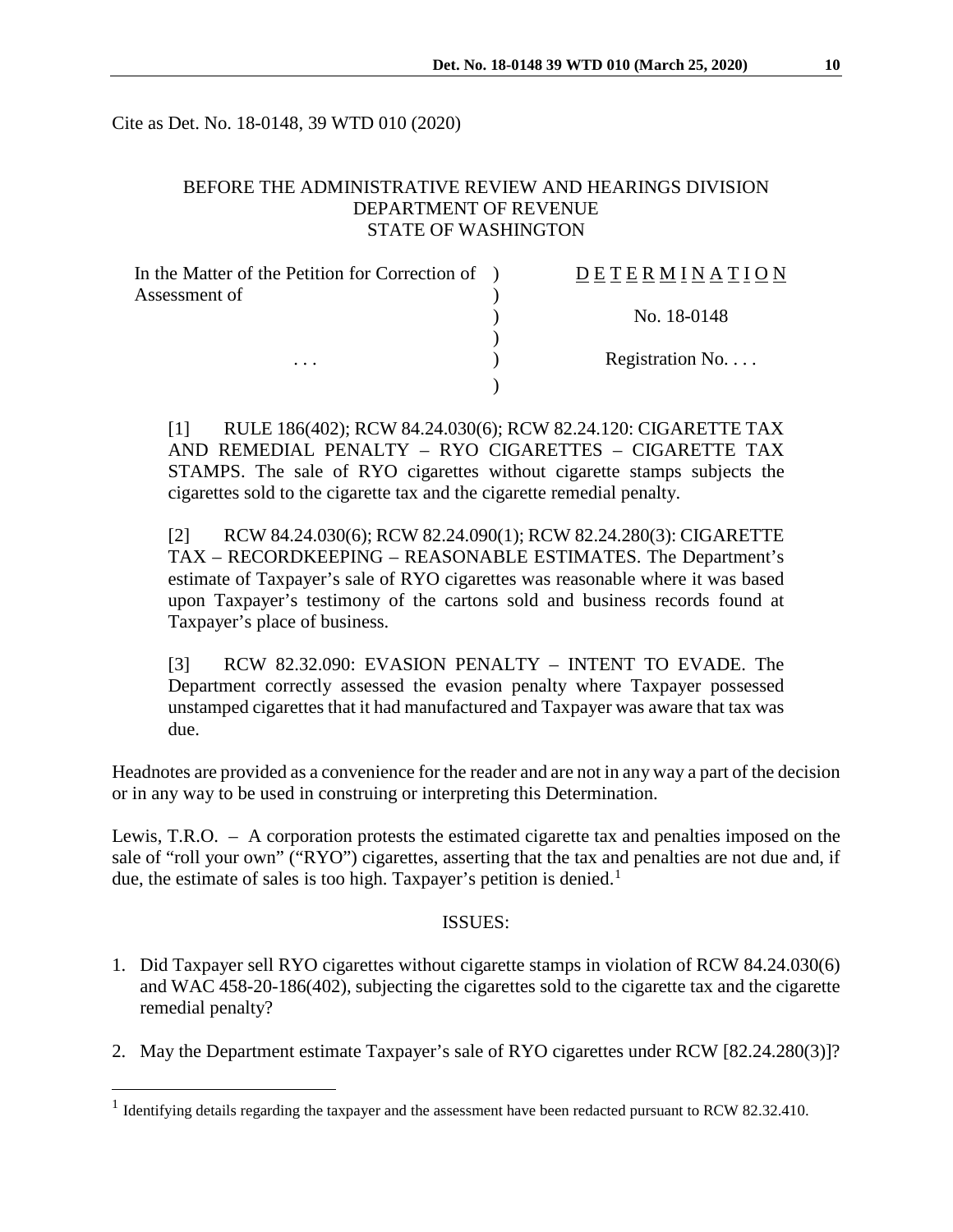3. Did the Department correctly assess the evasion penalty under the provisions of RCW 82.32.090?

### FINDINGS OF FACT:

On July 22, 2015, the Washington Liquor and Cannabis Board ("LCB") received a complaint that Taxpayer was manufacturing and selling untaxed RYO cigarettes. Subsequently, the LCB executed a search warrant at Taxpayer's residence and found: three industrial sized RYO machines, loose tobacco, hollow cigarette tubes, sales, log books, financial documents, purchase invoices, and miscellaneous documents. In a separate office suite, the LCB found sealed boxes of RYO cigarettes, empty tobacco, cigarette tube boxes, and two cash registers. The LCB also found a 2013 planner that contained a RYO sales log. In a previous surveillance, the LCB observed boxes of RYO cigarettes leave the residence.

The results of the LCB investigation were forwarded to the Department of Revenue ("Department"). On March 20, 2017, the Department issued two assessments: Invoice No. . . . – Document No.  $\dots$  /Audit No.  $\dots$  in the amount of \$ $\dots$ , consisting of \$ $\dots$  in cigarette tax, \$ $\dots$ . in interest,  $\$\dots$  in evasion and remedial penalties, and  $\$\dots$  in assessment penalty; and Invoice No.  $\ldots$  – Document No.  $\ldots$  /Audit No.  $\ldots$  in the amount of \$... consisting of \$... in [retail] sales tax,  $\$ \dots$  in retailing B&O tax,  $\$ \dots$  in use tax/deferred sales tax],  $\$ \dots$  in interest, a  $\$ \dots$ assessment penalty, and \$ . . . in evasion . . . penalties.

Taxpayer had failed to report cigarette tax on its sales even though the Department had issued notice of the requirement to pay tax on RYO cigarettes. On May 25, 2012, the Department issued a notice entitled "Commercial Cigarette-Making Machines Operated at Retail Establishments and the Taxation of Roll-Your-Own Cigarettes." The notice stated:

Effective July 1, 2012, per 3E2SHB 2565 (Chapter 4, 2012 Laws  $1<sup>st</sup>$  Special Session,) retailers who provide customers with access to a commercial roll-your-own- (RYO) cigarette-making machine are required to provide containers for customers to transport RYO cigarettes from the retailer's place of business and to affix cigarette tax stamps to each container provided. Cigarette tubes must be provided in one or more 20-unit denominations.

You must have a Cigarette Retailer License, and a Tobacco Products Retailer license to sell cigarettes and loose tobacco, respectively. In addition, after June 30, 2012 you must have an approved Commercial Cigarette Making Machine License to sell RYO cigarettes. The cigarette machine license requires holding a Cigarette Retailer license.

The search of Taxpayer's business by the LCB revealed that Taxpayer had received a letter from the office of the Attorney General of Washington – Revenue Division, dated May 29, 2012. The letter stated:

This letter is to alert you to recent legislation in Washington State that will impact your obligations as a retailer with a commercial roll-your-own cigarette making machine.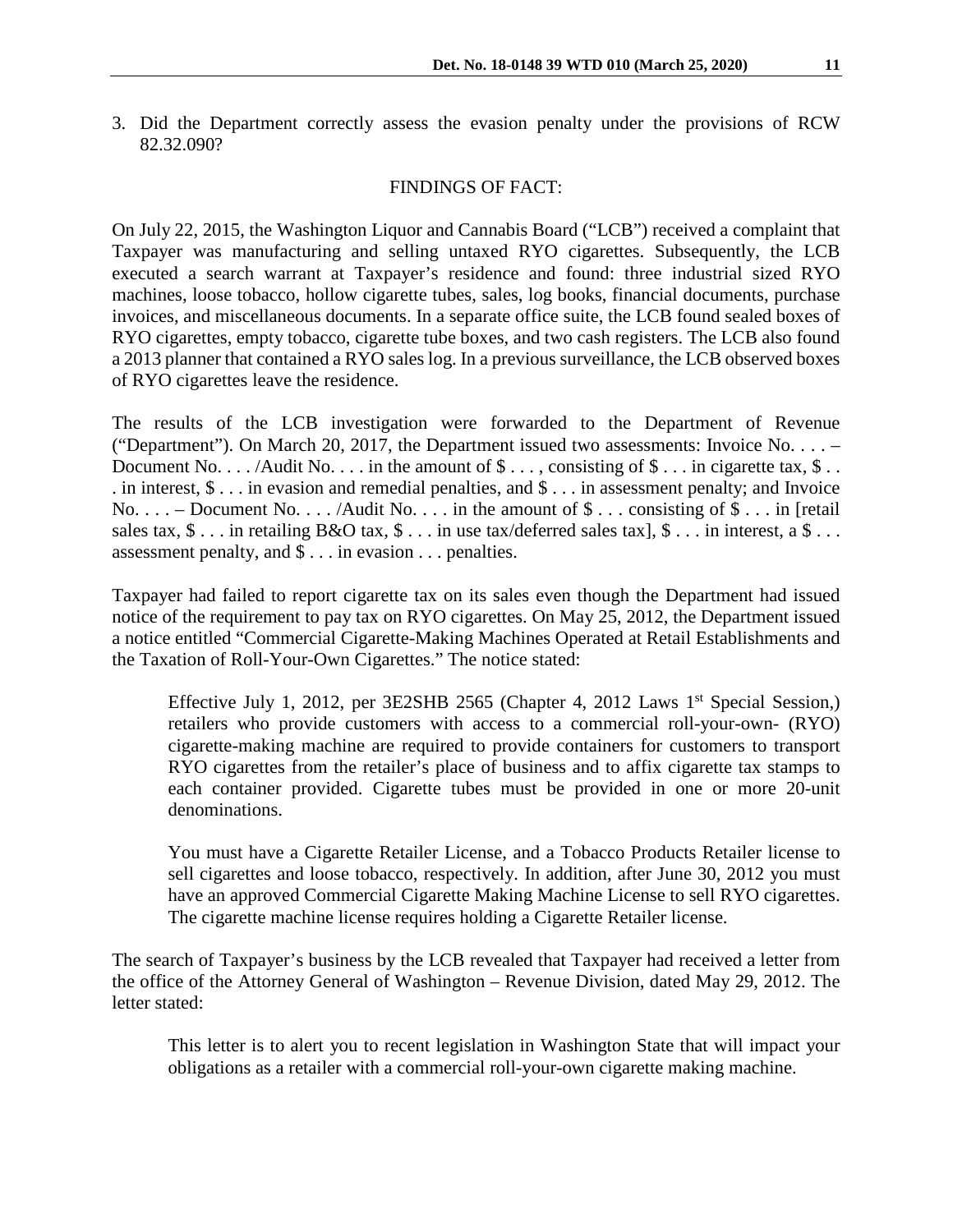As of July 1, 2012, cigarette tax will be collected by Washington on packs of cigarettes produced with a commercial roll-your-own cigarette machine. *See* 3ESSHB 2565, available at [http://apps.leg.wa.gov.](http://apps.leg.wa.gov/) The collection of this tax affects your obligations under other state laws. Under RCW 70.157, any tobacco used for making cigarettes with commercial roll-your-own cigarette machines will become subject to the requirements in RCW 70.157 and RCW 70.158. Therefore, beginning on July 1, 2012, tobacco manufacturers whose tobacco is sold to Washington RYO cigarette-making retail establishments must become certified by the Attorney General's Office, regardless of how the tobacco is labeled.

As of July 1, 2012, it will be unlawful for a commercial roll-your-own cigarette machine establishment to sell, offer, or possess for sale any tobacco to be purchased by consumers as tobacco for making cigarettes, regardless of its label, unless it appears on the Washington Attorney General's Directory RCW 70.158.030(3); RCW 70.158.010(3); RCW 70.157.010(d). Thus, as of July 2012, if you sell, offer, or possess for sale tobacco for making cigarettes that does not appear on Washington directory, the Attorney General's Office can take enforcement action against you by obtaining an injunction against you or by any other means provided in RCW 70.157 and RCW 70.158, RCW 70.157 and RCW 70.158 can be found at http://apps.leg.wa.gov/rce.

The investigation report the Department received from the LCB revealed that Taxpayer was aware of the need to report cigarette tax on the sale of RYO cigarettes. During an LCB interview with Taxpayer, Taxpayer explained that, after learning of the passage of the legislative bill (3E2SHB 2565), which made changes to laws affecting the sale of RYO cigarettes, it continued to manufacture and sell RYO cigarettes as a private club, the . . . . Taxpayer explained that, in the early years of its operation, it sold 400 cartons a month, but sales had later fallen to approximately 30 cartons a month.

Taxpayer disagreed with the assessments. On June 2, 2017, Taxpayer filed petitions requesting the correction of assessments recorded in Invoice . . . and . . . . On June 21, 2017, Taxpayer requested that Invoice No.  $\dots$  – BAS  $\dots$  in the amount of \$ . . ., consisting of \$ . . . in cigarette tax, and \$. . . interest, be included as part of the review.

Taxpayer's petition maintained that, for various reasons, no tax was due and that the Department had erred in estimating the amount of tax due. One argument was that it "detrimentally relied" upon information provided by a reputable legal source, advising that [Taxpayer] could operate a tax-exempt "Social Club" under IRC  $\S$  501(c)(7) within the State of Washington.

Taxpayer argues the Department should be estopped from assessing tax because Taxpayer believed it did not have to pay tax based on the analysis contained in two memorandums, issued to another company by an out-of-state law firm, which discussed federal tax liability, not state tax liability. The memorandum issued on August 8, 2012, was entitled "Requirements for Tax-Exempt 'Social Clubs' Under IRC  $\S$  501(c)(7) – Supplemental Memorandum Addressing Additional Questions." The memorandum, issued on September 13, 2012, was entitled "Tax-Exempt 'Social Clubs' Under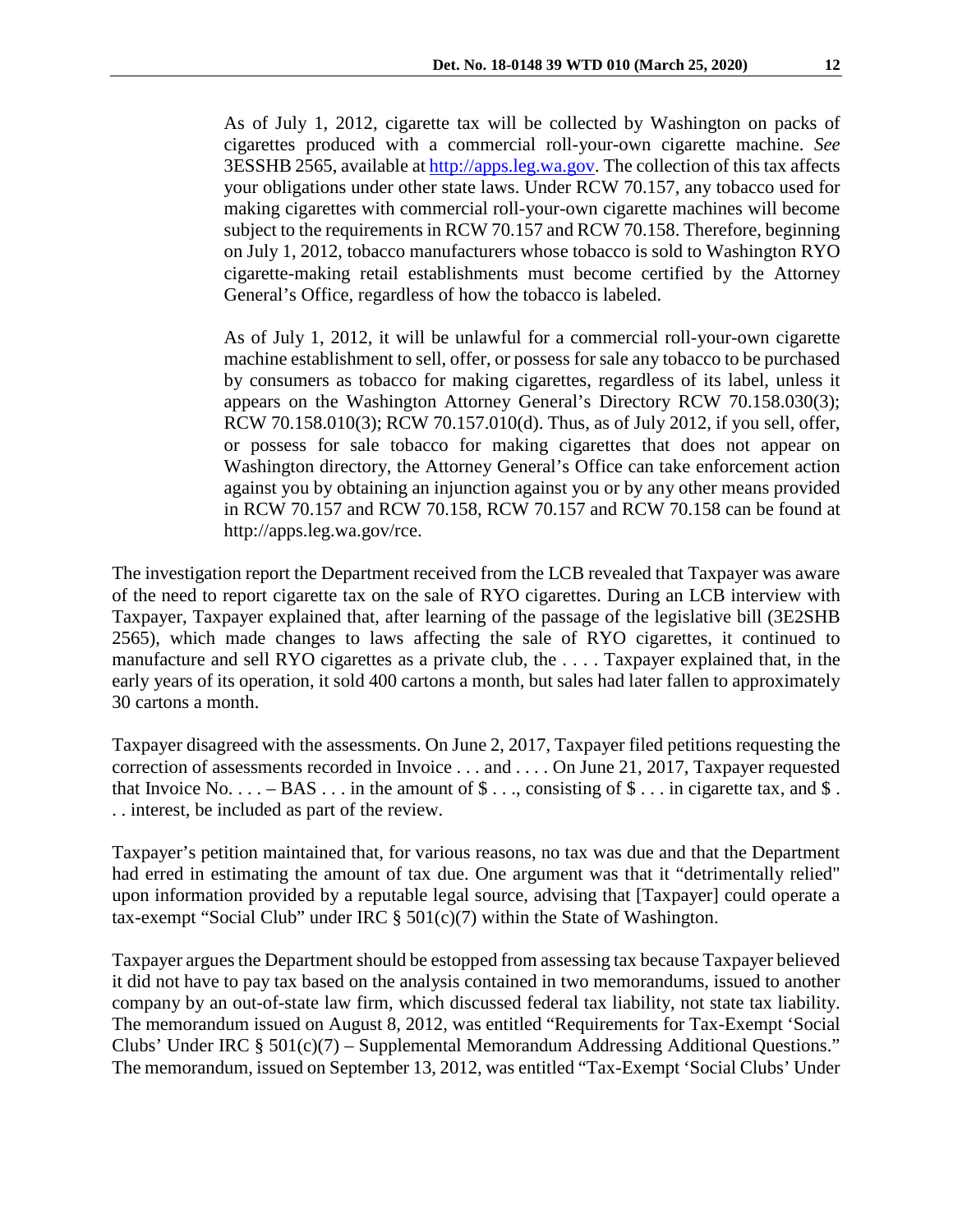IRC  $\S$  501(c)(7) – Guidelines for Operation of a Social Club Within an Existing Retail Tobacco Outlet." The Department did not author or endorse either memorandum.

During the in-person hearing with Taxpayer, [Taxpayer] did not challenge the tax and penalties assessed. Rather, [Taxpayer's] concern was with the ability to pay. No information has been presented that Taxpayer sold cigarettes in anything less than full carton amounts.

### ANALYSIS:

Chapter 82.24 RCW requires a cigarette tax stamp, designed by the Department, to be affixed to the smallest container or package of cigarettes that will be sold, distributed, or consumed. RCW 82.24.030(1). Furthermore, in the case of RYO cigarettes, RCW 82.24.030(6) requires:

In order to enforce collection of the tax in the case of roll-your-own cigarettes, a retailer must affix a stamp or stamps to each box or similar container provided by the retailer to the consumer. The box or similar container must be used by a consumer to transport rollyour-own cigarettes from the retailer's place of business. A retailer must provide cigarette tubes to a consumer in one or more twenty unit denominations. Stamps must be for an amount equaling the tax due under this chapter. Each cigarette tube or paper provided to the consumer is deemed a cigarette for purposes of imposing and collecting taxes under this chapter. Stamps for roll-your-own cigarettes must be issued and affixed in a manner determined by the department but as consistent as practicable with the stamping requirements for wholesalers.

WAC 458-20-186(402) ("Rule 186") echoes RCW 82.24.030(6):

**Stamps.** Retailers of roll-your-own cigarettes must purchase and affix roll-your-own cigarette tax stamps for the cigarettes produced through the cigarette making machine. Retailers must contact the department's special programs division to purchase the stamps. Stamps affixed must be for an amount equaling the cigarette tax due. Each cigarette tube or paper provided to the consumer is deemed a cigarette for purposes of imposing and collecting the cigarette tax. Stamps must be of the type authorized by the department and affixed in the manner provided for wholesalers in subsection (301) (a) of this rule. Retailers purchasing stamps for roll-your-own cigarettes are compensated for affixing the stamps with the stamping allowance provided under subsection (301)(b) of this rule, as well as an additional amount of five cents per cigarette to offset the cost of the tobacco products tax under chapter 82.26 RCW and WAC 458-20-185. See RCW 82.24.030(6) for additional rules relating to the affixing of stamps for roll-your-own cigarettes.

Unstamped cigarettes are subject to a remedial penalty. RCW 82.24.120 provides:

(1) If any person, subject to the provisions of this chapter or any rules adopted by the department of revenue under authority of this section, is found to have failed to affix the stamps required, or to have them affixed as provided in this section, or to pay any tax due under this section, or to have violated any of the provisions of this chapter or rules adopted by the department of revenue in the administration of this chapter, there must be assessed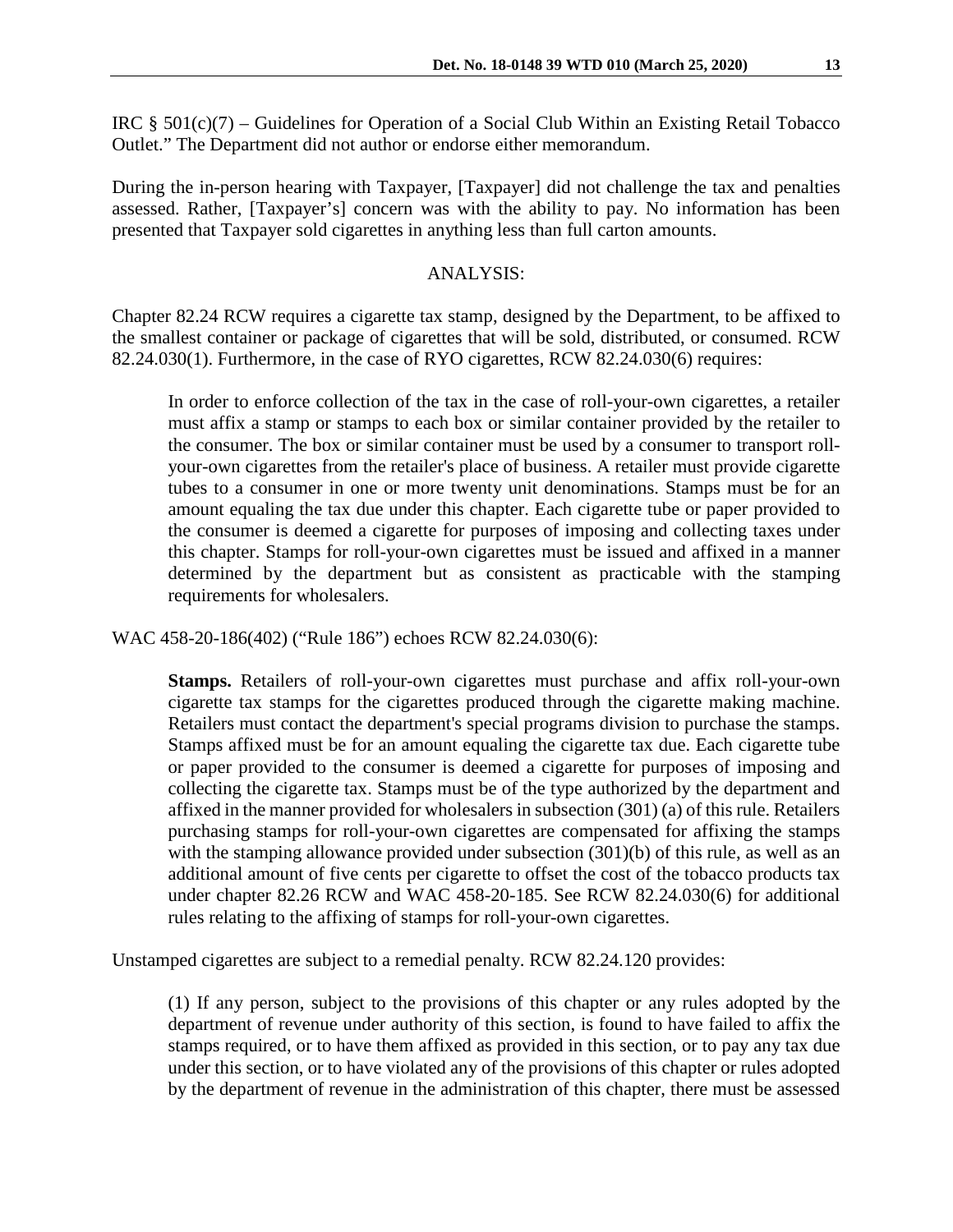and collected from such person, in addition to any tax that may be found due, a remedial penalty equal to the greater of ten dollars per package of unstamped cigarettes or ten dollars per twenty roll-your-own cigarettes, or two hundred fifty dollars, plus interest on the amount of the tax at the rate as computed under RCW 82.32.050(2) from the date the tax became due until the date of payment, and upon notice mailed to the last known address of the person or provided electronically as provided in RCW 82.32.135. The amount is due and payable in thirty days from the date of the notice. If the amount remains unpaid, the department or its duly authorized agent may make immediate demand upon such person for the payment of all such taxes, penalties, and interest.

(2) The department, for good reason shown, may waive or cancel all or any part of the penalties imposed, but the taxpayer must pay all taxes due and interest thereon, at the rate as computed under RCW 82.32.050(2) from the date the tax became due until the date of payment.

(3) The keeping of any unstamped articles coming within the provisions of this chapter is prima facie evidence of intent to violate the provisions of this chapter.

RCW 82.24.120(1)-(3). Under the law, which the Department administers, a remedial penalty must be assessed even where no tax is due. Taxpayer does not challenge that it manufactured RYO cigarettes and that they were not stamped. We thus find that the remedial penalty was correctly assessed.

Taxpayer requested review of the assessments, maintaining that the Department should be estopped from assessing tax because it believed it did not have to pay tax based on the analysis contained in two memorandums. There is no legal authority for preventing the Department from assessing tax based on advice taxpayers receive from third parties. Furthermore, Taxpayer's argument is not persuasive in light of two facts: 1) the memorandums Taxpayer relied on were issued by a law firm to another business, and 2) the topic addressed was federal tax liability, not state tax liability.

RCW 82.32A enumerates Taxpayer's rights and responsibilities. RCW 82.32A.020 provides:

The taxpayers of the state of Washington have:

The right to rely on specific, official written advice and written tax reporting instructions from the department of revenue to that taxpayer, and to have interest, penalties, and in some instances, tax deficiency assessments waived where the taxpayer has so relied to their proven detriment. . . .

RCW 82.32A.020 (2). In this case, the two memorandums were not issued by the Department, to Taxpayer, and did not discuss state tax liability. . . . We find Taxpayer's argument that it followed tax reporting information from a private source unpersuasive, as taxpayers [may] rely [only] on specific written advice from the Department. *Id*.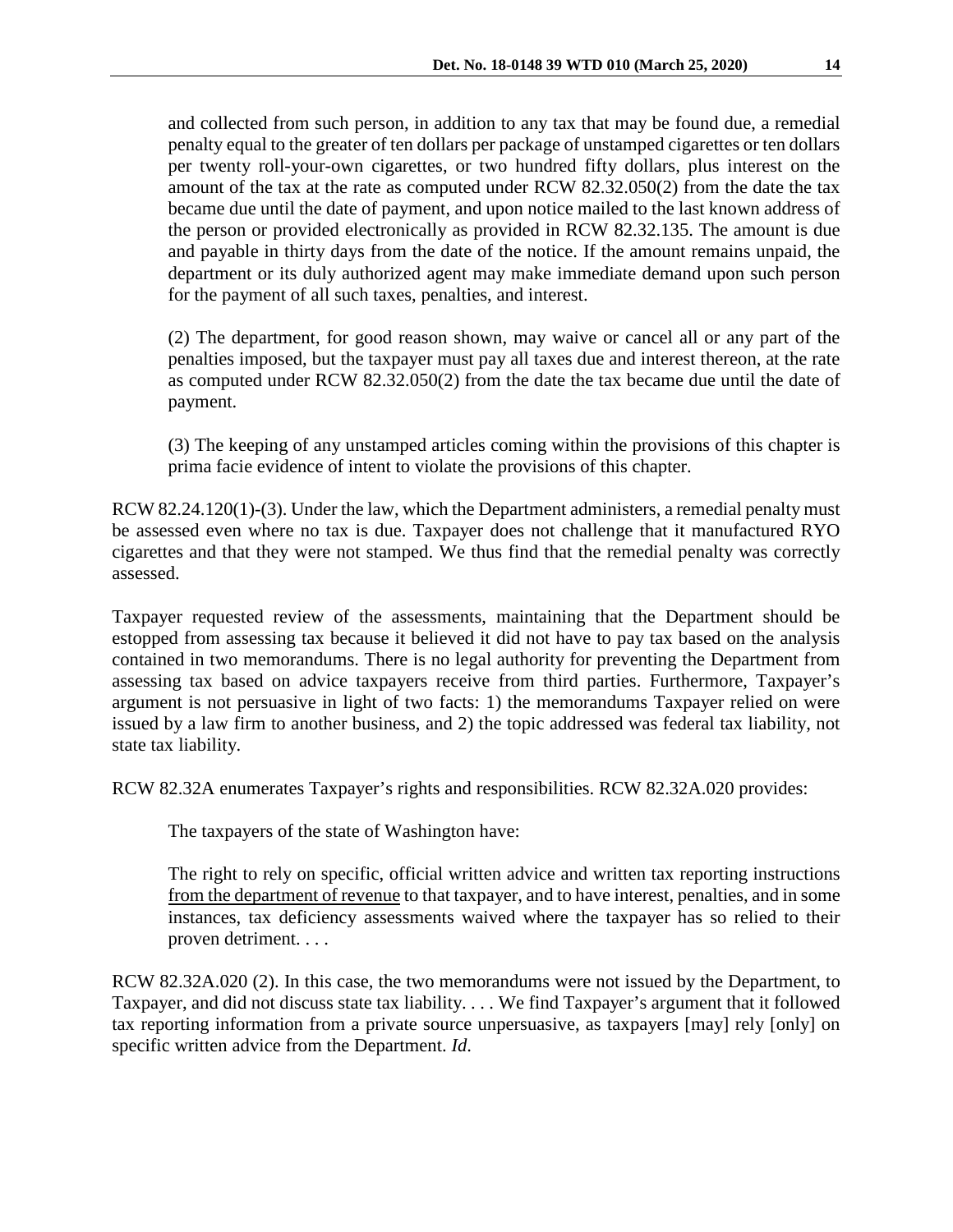Taxpayer also argued that it need not comply with the tax reporting brought about by the law change because it was "grandfathered in" under prior RYO law . . . . [But,] Taxpayer has not provided, nor are we aware of, any prior rulings or laws where a taxpayer was allowed to report tax under an "old" law because it was "grandfathered in." [In addition, prior to the new law becoming effective, on May 29, 2012, the Attorney General's Office sent a notice to Taxpayer informing it of a law change and how affected taxpayers should report their tax liability.]

Taxpayer also argued that the assessments violate the Washington constitution. Statutes are presumed constitutional. *Higher Educ. Facilities Auth. v. Gardner*, 103 Wn.2d 838, 843, 699 P.2d 1240 (1985). An administrative agency lacks the power to determine the constitutionality of statutes enacted by the state Legislature. *High Tides Seafoods v. State*, 106 Wn.2d 695, 725 P.2d 411 (1986). A party challenging a statute has to prove the invalidity of the statute beyond a reasonable doubt. *Id.* Taxpayer provides no persuasive legal authority to show that the Department's taxation of Taxpayer is inconsistent with the plain meaning of the Washington statutes. Taxpayer's petition is denied on this issue.

Taxpayer also argued that the state was aware that Taxpayer was selling untaxed RYO cigarettes for a substantial time and did not mitigate damages by contacting Taxpayer sooner. Again, Taxpayer provides no legal authority to show the Department had a duty to contact Taxpayer sooner than it did. There is also no evidence in the record that either the LCB or the Department had knowledge that Taxpayer was selling untaxed RYO cigarettes before July 22, 2015, the date the LCB received a complaint about Taxpayer. Taxpayer's petition is denied as to this issue.

Taxpayer has also challenged the estimate of the amount of tax owing. The Department estimated the total number of packs of untaxed cigarettes sold based on purchase invoices of hollow cigarette tubes obtained at Taxpayer's residence. RCW 82.24.030 explains the requirement of tax stamps on RYO cigarettes:

(6) In order to enforce collection of the tax in the case of roll-your-own cigarettes, a retailer must affix a stamp or stamps to each box or similar container provided by the retailer to the consumer. The box or similar container must be used by a consumer to transport rollyour-own cigarettes from the retailer's place of business. A retailer must provide cigarette tubes to a consumer in one or more twenty unit denominations. Stamps must be for an amount equaling the tax due under this chapter. Each cigarette tube or paper provided to the consumer is deemed a cigarette for purposes of imposing and collecting taxes under this chapter. Stamps for roll-your-own cigarettes must be issued and affixed in a manner determined by the department but as consistent as practicable with the stamping requirements of wholesalers.

RCW 82.24.030(6).

The Department used the number of cigarette tubes purchased as a basis for estimating Taxpayer's cigarette tax liability. The Department's estimate of . . . 14,353 untaxed cartons sold during the audit period, which averages 276 cartons per month, was consistent with: the number of cigarette tubes purchased, Taxpayer's estimate of sales between 30 and 400 cartons a month, and the Department's review of Taxpayer's sales logs.